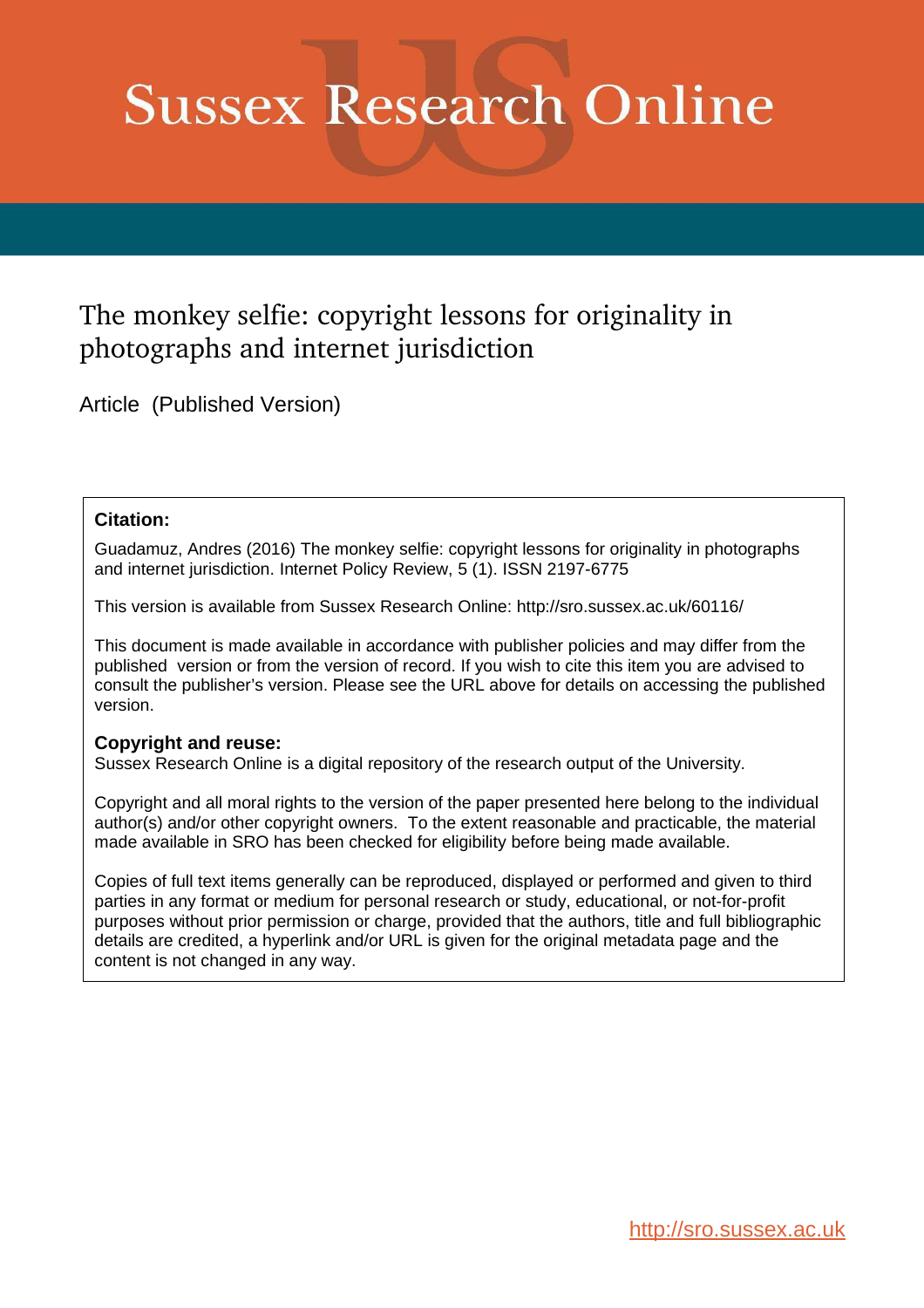

# **[The monkey selfie: copyright lessons for](http://policyreview.info/articles/analysis/monkey-selfie-copyright-lessons-originality-photographs-and-internet-jurisdiction) [originality in photographs and internet](http://policyreview.info/articles/analysis/monkey-selfie-copyright-lessons-originality-photographs-and-internet-jurisdiction) [jurisdiction](http://policyreview.info/articles/analysis/monkey-selfie-copyright-lessons-originality-photographs-and-internet-jurisdiction)**

#### **[Andrés Guadamuz](http://policyreview.info/users/andres-guadamuz)**

University of Sussex , Brighton , United Kingdom

Published on 21 Mar 2016 | DOI: 10.14763/2016.1.398

**Abstract:**In 2011, a macaque monkey used a camera belonging to British photographer David Slater in Indonesia to take a self-portrait. The selfie picture became famous worldwide after it was published in the British media. In 2014 Slater sent a removal request to Wikimedia Commons, which indicated that the picture was in the public domain because it had been taken by the monkey and animals cannot own copyright works. While most of the legal analysis so far has been centred around US law, this article takes a completely different approach. Re-assessing jurisdictional issues, I examine the case from a UK and European perspective. The monkey selfie is of importance to internet policy: it has a lot to teach us about online jurisdiction. Under current originality rules, David Slater has a good copyright claim for ownership of the picture.

**Keywords:** [Copyright](http://policyreview.info/tags/copyright), [European law,](http://policyreview.info/tags/european-law) [Monkey,](http://policyreview.info/tags/monkey) [Selfie](http://policyreview.info/tags/selfie)

#### Article information

**Received:** 14 Dec 2015 **Reviewed:** 02 Mar 2016 **Published:** 21 Mar 2016 **Licence:** Creative Commons Attribution 3.0 Germany **Competing interests:** The author has declared that no competing interests exist that have influenced the text.

**URL:**

[http://policyreview.info/articles/analysis/monkey-selfie-copyright-lessons-originality-photographs-and](http://policyreview.info/articles/analysis/monkey-selfie-copyright-lessons-originality-photographs-and-internet-jurisdiction) [-internet-jurisdiction](http://policyreview.info/articles/analysis/monkey-selfie-copyright-lessons-originality-photographs-and-internet-jurisdiction)

**Citation:** Guadamuz, A. (2016). The monkey selfie: copyright lessons for originality in photographs and internet jurisdiction. Internet Policy Review, 5(1). DOI: 10.14763/2016.1.398

### **INTRODUCTION**

On July 2011, news sources around the world were inundated with the image of a smiling monkey. The picture is that of a [crested black macaque monkey](https://en.wikipedia.org/wiki/Celebes_crested_macaque) in a national park of North Sulawesi, Indonesia. The picture was taken with the camera of British photographer David Slater, who was in the refuge on a three-day trip to take pictures of a troupe of monkeys. During the second day of shooting, Slater followed a troupe of 25 monkeys until they stopped at a place to rest, groom and play; he noticed that the simians were friendly and gregarious, and the braver members seemed interested in his photographic equipment. He initially setup one camera with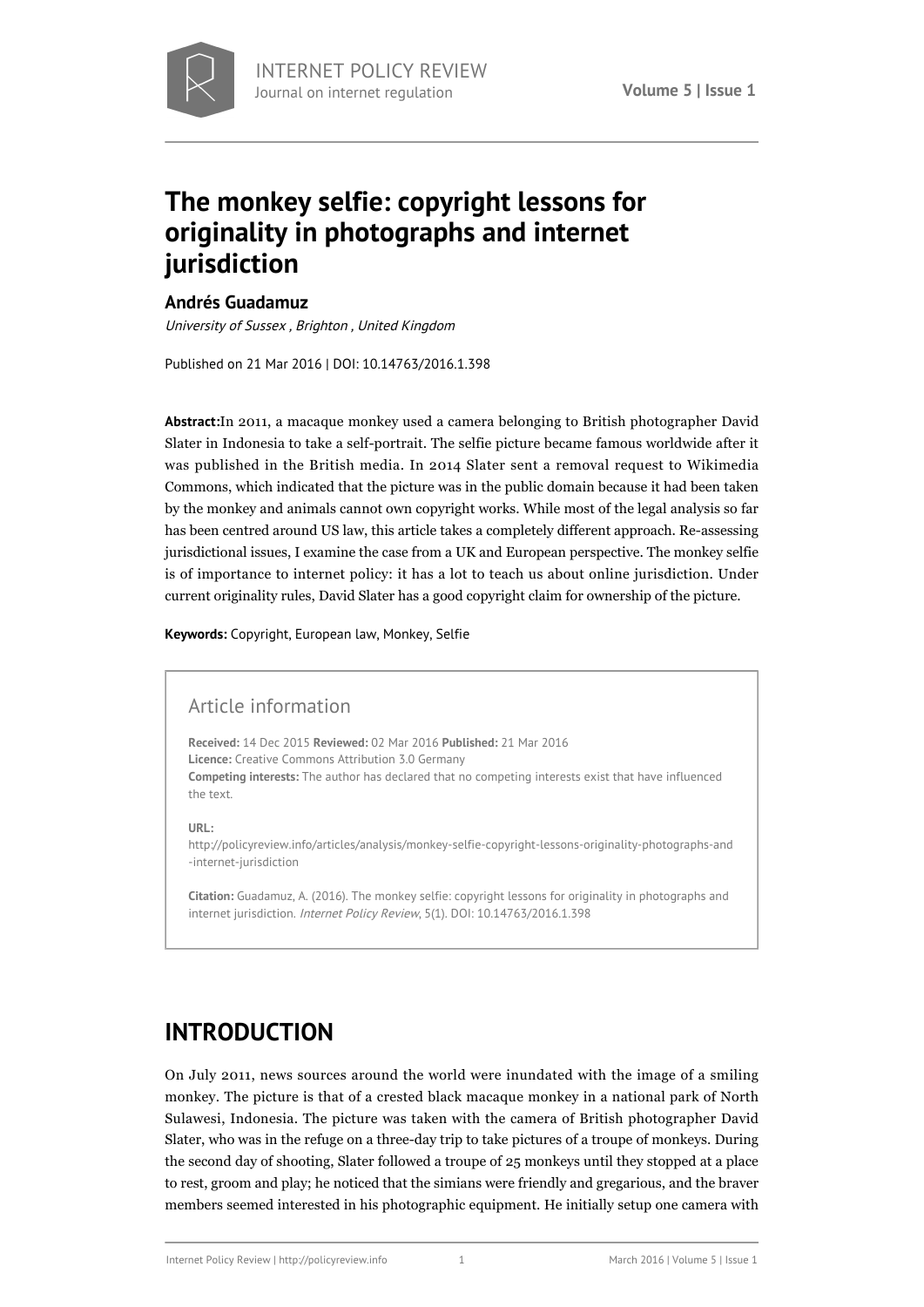#### a self-timer, but the monkeys took it away. After rescuing it, he positioned it in a different way. In [his own words](http://www.djsphotography.co.uk/original_story.html):

"I wanted to keep my new found friends happy and with me. I now wanted to get right in their faces with a wide angle lens, but that was proving too difficult as they were nervous of something – I couldn't tell what. So I put my camera on a tripod with a very wide angle lens, settings configured such as predictive autofocus, motorwind, even a flashgun, to give me a chance of a facial close up if they were to approach again for a play. I duly moved away and bingo, they moved in, fingering the toy, pressing the buttons and fingering the lens. I was then to witness one of the funniest things ever as they grinned, grimaced and bared teeth at themselves in the reflection of the large glassy lens."

The session lasted thirty minutes and produced hundreds of pictures, but only a few were in focus and usable, but three of them in particular were spectacular. Slater selected these, and contacted the *Daily Mail*, which promptly [published the story,](http://www.dailymail.co.uk/news/article-2011051/Black-macaque-takes-self-portrait-Monkey-borrows-photographers-camera.html) which was then picked up by [other news sources.](http://www.telegraph.co.uk/news/newstopics/howaboutthat/8615859/Monkey-steals-camera-to-snap-himself.html) The monkey pictures were an instant hit online, the smiling monkey (see Figure 1) particularly becoming incredibly popular in social media.



Figure 1: Monkey selfie ([Wikipedia](https://en.wikipedia.org/wiki/Celebes_crested_macaque#/media/File:Macaca_nigra_self-portrait_large.jpg)).

But the popularity of the pictures came with a price. In 2014 there was [a dispute](http://www.telegraph.co.uk/technology/news/11015672/Wikipedia-refuses-to-delete-photo-as-monkey-owns-it.html) between Slater and Wikipedia, as the online encyclopaedia uploaded the picture and tagged it as being in the public domain. Without going into further legal detail, [Wikipedia marked the picture](https://commons.wikimedia.org/wiki/File:Macaca_nigra_self-portrait_large.jpg) with the following categorical statement: "This file is in the public domain, because as the work of a nonhuman animal, it has no human author in whom copyright is vested." Then in 2015, the People for the Ethical Treatment of Animals (PETA) [sued Slater](http://www.theguardian.com/world/2015/sep/22/monkey-selfies-copyright-lawsuit-peta) in a California court on behalf of the monkey to assert copyright over the picture, a case that has [been resolved](https://assets.documentcloud.org/documents/2700588/Gov-Uscourts-Cand-291324-45-0.pdf) with the judge, declaring that the monkey is not an author within the meaning of the U.S. Copyright Act.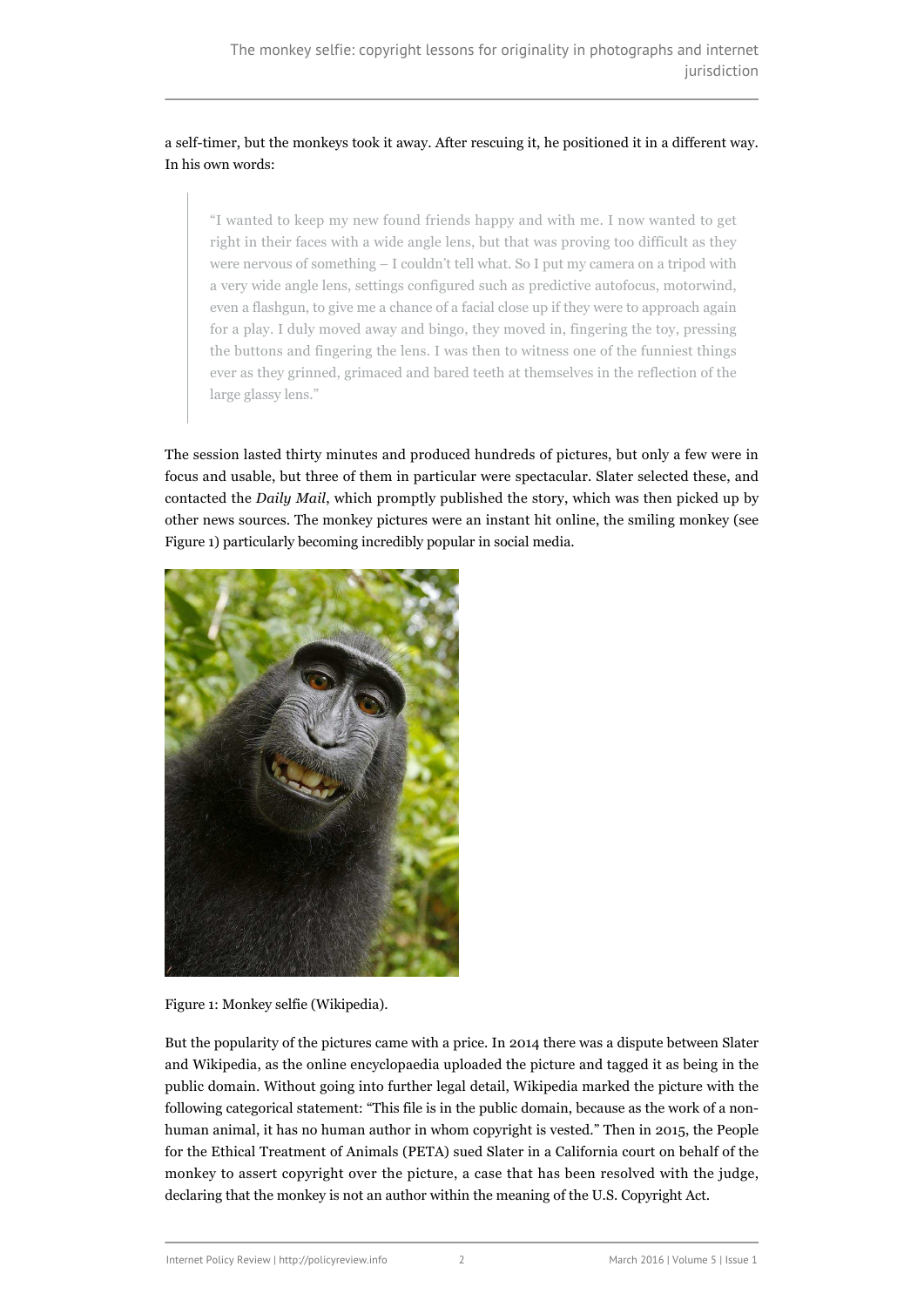The litigation following the picture has prompted a considerable amount of commentary online, with large numbers of people assuming that the picture does not carry copyright. With a few exceptions (Logue, 2014), most of the legal analysis so far has been centred around US law (Masnick, 2011; Schlackman, 2013), with even the U.S. Copyright Office weighing in the question by stating that animals cannot produce copyright, and giving as an example of noncopyrightable works a "photograph taken by a monkey" (Copyright Office, 2014). However, most of the above opinions seem to have missed an important element of the facts of the case, Slater is a British national and the picture was taken in Indonesia, so there is practically no reason why US copyright law should prevail.

To redress this oversight, this article will examine the case from a UK and European perspective. To do that we will quickly look at the jurisdictional issues of which law applies to lend strength to the European-centric analysis. Then we will look at the case law in the UK and Europe dealing with originality in photographs. We will conclude with the question of whether this case is of importance to internet policy, arguing that the monkey selfie has a lot to teach us about online jurisdiction.

## **JURISDICTION ISSUES**

Before analysing whether copyright subsists in the picture, we need to determine which law applies. The fact that the picture was shared online has been an important element from the start of the case, even overshadowing the physical elements of the story, such as Slater's nationality. The subject of internet jurisdiction is one of the most complex areas of internet law because of the international nature of the network. Much has been written about this subject (Kohl, 2007; Spang-Hanssen, 2004; Trammell & Bambauer, 2014), and the question of where things happen online tends to be a legal headache that courts have to unravel since the days of the famous *Yahoo v LICRA* case in 2000. Thankfully, copyright jurisdiction tends to be rather more straightforward.

Copyright law is strictly national in nature (Goldstein, 2001), but there is an international system in place that allows creators to protect their works in other jurisdictions. As a general principle, a work subsists wherever it is originated (Berne Convention, Art  $5(1)$ ), and it originates in the country where it was first published (Berne Convention, Art  $5(4)(a)$ ). So while the picture was taken in Indonesia, it was [first published](http://www.catersnews.com/stories/animals/cheeky-monkey-pictures/) in the UK through Caters News Agency, a picture and video licensing firm, which then granted permission for their publication in the British media. Given the above, and given the fact that Slater has repeatedly claimed exercise of his rights in the UK (as per Art. 5(2) of the Berne Convention), it would be more than fair to assume that UK copyright law would apply in this instance, as it is where the work originates. Even if we ignored the place of publication, courts seem very keen to exercise jurisdiction for their nationals (Van Eechoud, 2003), and courts in the UK have even heard cases from other jurisdictions, as it was famously done in *Pearce v Ove Arup*.

Furthermore, the Court of Justice of the European Union (CJEU) has been erring mostly on the side of the creator when it comes to jurisdiction matters, and particularly when dealing with online infringement cases, such as with *Pinckney v Mediatech* and *Hejduk v EnergieAgentur*.

Given all of the above, it is baffling that any legal analysis would be conducted with anything other than UK and European copyright law in mind, and the aforementioned efforts to involve US copyright law analysis are inappropriate, perhaps done under the assumption that Slater was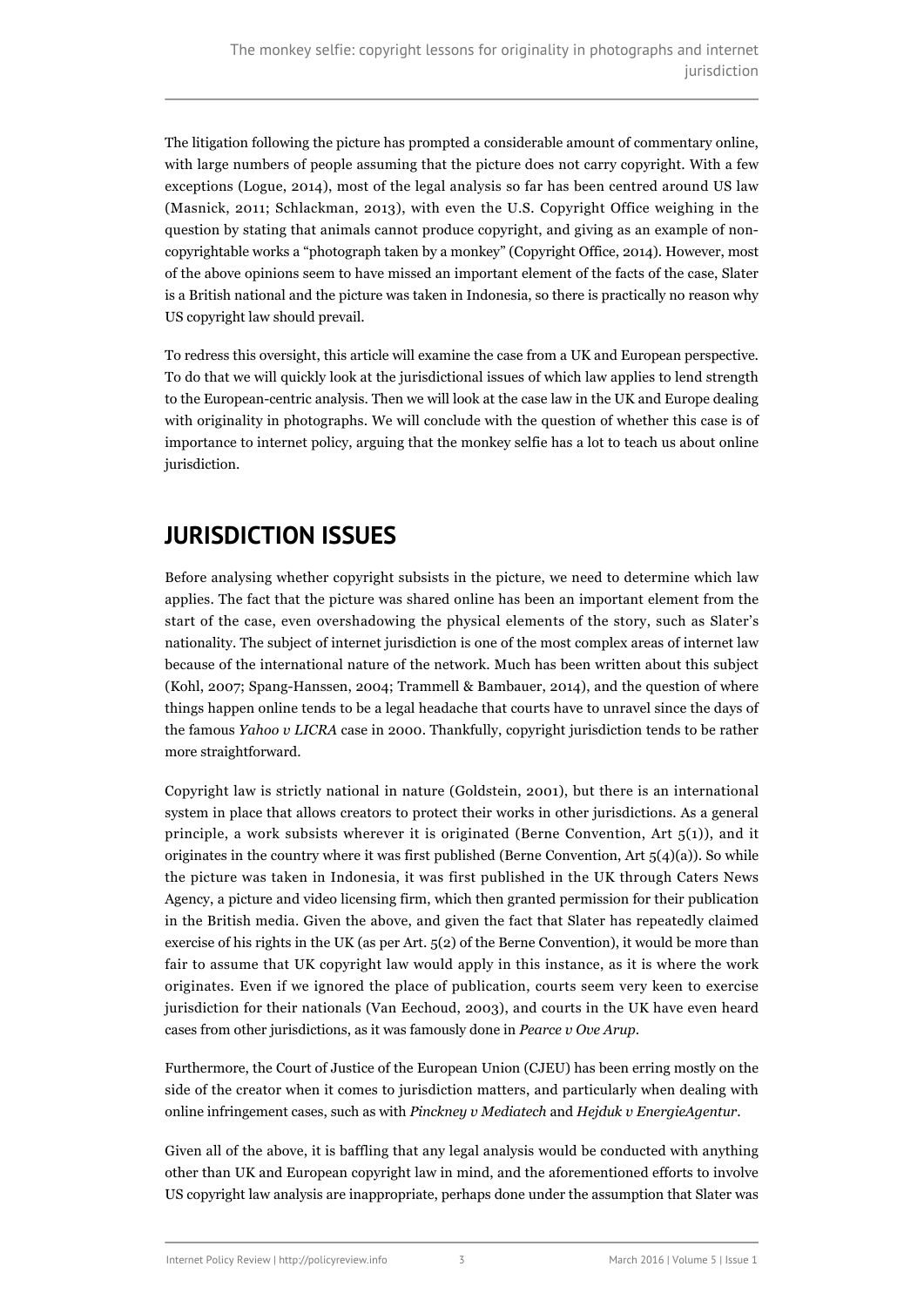a US citizen. However, there is one reason why a US analysis on jurisdiction issues might be needed. As mentioned above, PETA has sued David Slater and his company Wildlife Photography to try to get the copyright of the image given to the monkey, which they identify by the name Naruto.

The case is *[Naruto v Slater](https://assets.documentcloud.org/documents/2700588/Gov-Uscourts-Cand-291324-45-0.pdf)*, where the plaintiff is PETA acting on behalf of Naruto as "his Next Friends". This case [is not isolated,](http://www.peta.org/blog/peta-sues-whole-foods-over-humane-meat-claims/) it seems to be part of a wider campaign by PETA to try to establish rights for animals, but it is still possible to analyse the litigation at face value as a copyright case, even though we suspect that the intention is not at all about to establish animal ownership rights. The plaintiffs claimed that the famous monkey selfie pictures "resulted from a series of purposeful and voluntary actions by Naruto, unaided by Slater, resulting in original works of authorship not by Slater, but by Naruto." They argued that had the picture been taken by a human, that person would have been declared the author and copyright owner; and while they recognise that Naruto is a monkey, they insisted that US copyright law is broad enough as to allow protection awarded to non-humans.

The judge came to a quick decision, and in January 2016 he dismissed the case based on the fact that the monkey cannot be considered an author for the purposes of the law and therefore it cannot own any copyright, so PETA cannot act on behalf of the monkey. While the judge agreed that the monkey had taken the pictures by "independent, autonomous action", he ruled that animals do not have standing in a court of law, and therefore cannot sue for copyright. The judge clearly states that the US Copyright Act does not extend the concept of authorship to animals and therefore Naruto is not an author.

It is interesting that the jurisdiction question was never an issue in this case, perhaps overshadowed by the authorship element of the case. PETA sued in a California court because Slater published a book called [Wildlife Personalities](http://www.blurb.co.uk/b/5809745-wildlife-personalities) using the self-publishing service [Blurb](http://www.blurb.com/), a Delaware company that ships all of its printed material from a San Francisco warehouse. The plaintiffs claim that this is enough to grant them standing in the US. While PETA accept that Slater is a UK citizen, and that his company is also based in the UK, they use the fact that Blurb is an American company to establish jurisdiction.

However, Blurb has [a UK website](http://www.blurb.co.uk) that accepts payment in Great Britain Pounds (GBP), so it is entirely possible that Slater used that service thinking that it was based in the UK. In fact, when looking for the website from Britain, a search engine offers the UK version in the search results as default. Normal rules of jurisdiction indicate that using a .co.uk site, and paying in British pounds would not open one up to US jurisdiction only because the site is run by a US company. On the contrary, several CJEU cases (e.g., *Pammer v Schlüter* and *Hotel Alpenhof v Heller*) dealing with online jurisdiction have ruled that elements such as shipping to a jurisdiction, offering services in a national currency, and purchasing a country code top-level domain (ccTLD) is enough to establish jurisdiction in that country. That would mean that if Slater used the Blurb.co.uk website, he could not be easily forced to accede to a Californian court. PETA has [offices in the UK](http://www.peta.org.uk/), so they could have surely sued in an English court.

While Naruto v Slater could be used to try to establish US jurisdiction, it must be said that the decision is very narrow. Slater's lawyers filed [a very concise motion to dismiss](https://assets.documentcloud.org/documents/2509399/gov-uscourts-cand-291324-28-0.pdf) that is based on the fact that animals cannot sue for copyright, and Judge Orrick's decision deals almost entirely with that fact. While the judge makes a valid declaration that the monkey cannot sue because he cannot own the copyright, he never ruled on whether Slater is the owner of the picture, as this was never a part of the proceedings. The case rests on whether Naruto is a copyright owner, and here the judge decided correctly according to US law. But the judge was never asked to rule if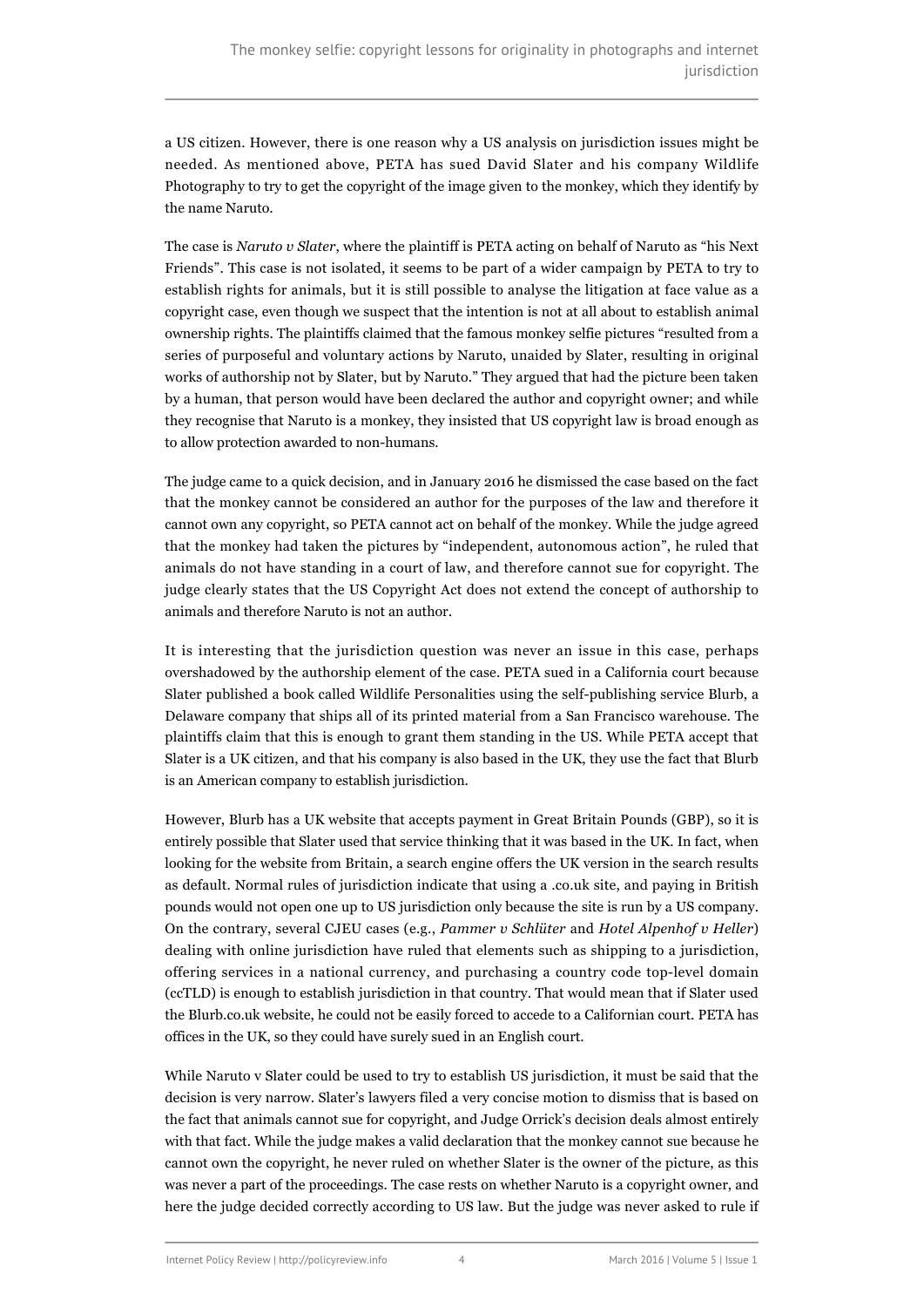the picture is in the public domain, if Slater is the author, or which jurisdiction applies. This was cleverly left out by the defendants, so the question of jurisdiction is still legally open to interpretation. Moreover, the US case does not preclude Slater litigating in the UK.

## **ORIGINALITY**

Besides the PETA case, most of the legal arguments that have been made about the monkey photographs stem from the fact that the picture was uploaded to Wikipedia by a user sometime in 2011. Caters News Agency and David Slater contacted Wikimedia – the the organisation in charge of the online encyclopaedia – to remove the high-definition image, which they refused to do. Wikimedia posted the following statement in its [transparency report](https://transparency.wikimedia.org/content.html):

"A photographer left his camera unattended in a national park in North Sulawesi, Indonesia. A female crested black macaque monkey got ahold of the camera and took a series of pictures, including some self-portraits. The pictures were featured in an online newspaper article and eventually posted to Commons. We received a takedown request from the photographer, claiming that he owned the copyright to the photographs. We didn't agree, so we denied the request."

Subsequent [discussions](https://commons.wikimedia.org/wiki/Commons:Deletion_requests/File:Macaca_nigra_self-portrait_large.jpg) on their website surrounding the posting of the picture continued to emphasise the fact that the monkey had taken the picture, and the issue was finally settled with the aforementioned declaration from the U.S. Copyright Office.

There are various problems with this interpretation. The commentary seems to assume almost as a matter of fact that there is no copyright in the picture because it was taken by the monkey, and therefore it belongs in the public domain. Most of the legal discussion [elsewhere](http://www.washingtonpost.com/news/volokh-conspiracy/wp/2014/08/06/just-another-monkey-copyright-story/) also engages in a US-centric interpretation of the law. Most of the American discussion has centred on the issue of originality and creativity; in *Baltimore Orioles v MLB Players Association* the 7th Circuit court found that "[a] work is original if it is the independent creation of its author. A work is creative if it embodies some modest amount of intellectual labor." In *Feist v Rural Telephone*, the US Supreme Court emphasised that "copyright protects only those constituent elements of a work that possess more than a de minimis quantum of creativity." Under these requirements, it is unlikely that the picture would have copyright.

However, as it is evident from the previous section, there is little reason to assume that this is a United States copyright case at all. Other than the PETA lawsuit, there is no legal reason why we should consider the U.S. Copyright Office in this instance. The U.S. Copyright Office is not a court of law, and their declaration is part of a guidance booklet that has no legal value. Moreover, the declaration is only for registration purposes, but registration is not needed in international copyright law as per the Berne Convention. In fact, registration is only needed in the United States for enforcement purposes, but, here is the interesting part, as the picture was taken in Indonesia it is exempt from registration according to §411 of the US Code because it is not a "United States work" as defined by §101. Furthermore, Slater [registered several monkey](http://cocatalog.loc.gov/cgi-bin/Pwebrecon.cgi?v1=5&ti=1,5&Search_Arg=slater%2C%20david&Search_Code=NALL&CNT=10&PID=Yo2Kq7xSso8wzAuCL3FkUx9Edn&SEQ=20160304112727&SID=3) [selfie pictures](http://cocatalog.loc.gov/cgi-bin/Pwebrecon.cgi?v1=5&ti=1,5&Search_Arg=slater%2C%20david&Search_Code=NALL&CNT=10&PID=Yo2Kq7xSso8wzAuCL3FkUx9Edn&SEQ=20160304112727&SID=3) in 2012 with the U.S. Copyright Office, which lends strength to the argument that the declaration is mostly irrelevant.

So given the above, and considering that the picture was first published in the UK, then we should look at it from a UK and European perspective, as the scope of copyright law is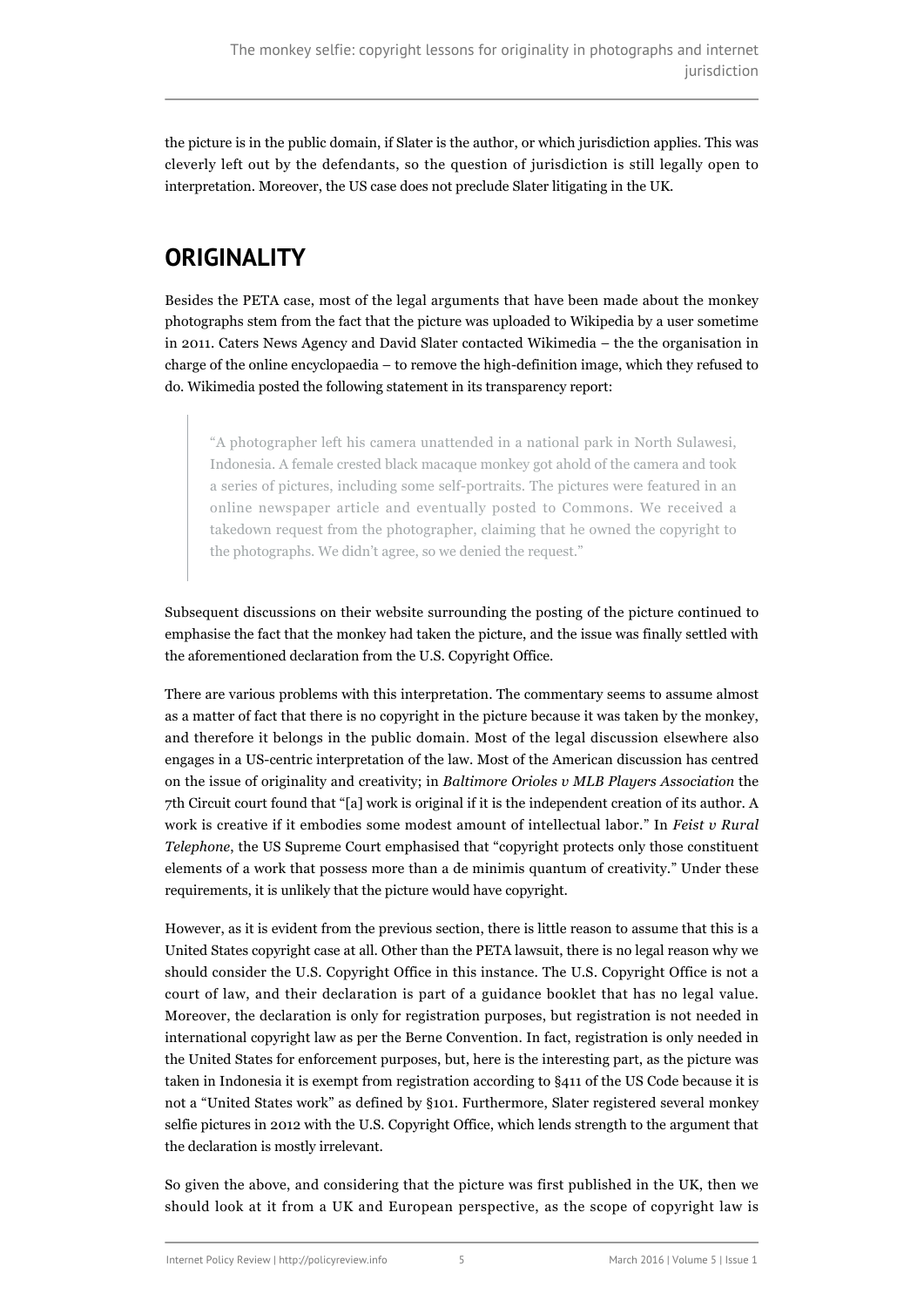harmonised across the continent. Surprisingly enough, the fact that the monkey pushed the camera button is largely irrelevant when it comes to the matter of copyright in photographs. Copyright protection is awarded to a photograph as an artistic work when it fulfils the requirement of originality, and most case law has been trying to determine precisely where the threshold of originality lies (Rosati, 2013). The problem with pictures, as opposed to other creative works subject to copyright such as literary works, is that they can often be produced mechanically, automatically, not truly reflecting true originality, "and more often than not without any effort or mental input" (Harms, 2013). Modern photography in particular is mostly a matter of pressing a button and allowing the computer inside the camera or mobile phone to make all of the decisions about aperture, angle, light and focus.

The test for originality has shifted away in the last few years from so-called skilled and labour test to a more personal definition, and in particular, the originality requirement has become very different to that found in the US as per *Feist* (Gervais, 2002). For years, the level of originality had remained roughly the same in the UK since *Walter v Lane* and *Express Newspapers v News UK*. In *Walter v Lane*, a set of hand-written notes was found to involve "considerable intellectual skill and brain labour". Under skill and labour tests, the amount of work that went into the creation of a work would have quite a lot of bearing on whether a work would be subject to copyright. One could argue that under this test, the monkey picture would probably not be considered original.

However, the CJEU truly moved the definition of originality in *Infopaq v Danske Dagblades*, where the Danish news clipping service Infopaq International was taken to court by the Danish newspaper association over its reproduction of news cuttings for sale to its clients. The clipping process involved a data capture process consisting of scanning images of original articles, the translation of those images into text, and the creation of an 11-word snippet for sale to Infopaq's clients. The court had to determine whether these snippets were original enough, as the process was highly mechanised. The Court decided in the end a new definition of originality, namely that the work must be the "author's own intellectual creation", and ruled in favour of giving copyright to the work. One could argue that Infopaq would only apply to literary works and the arrangement of snippets, but in the case of *BSA v Ministry of Culture*, the CJEU decided to apply the ruling to other works, specifically naming a graphic user interface in a computer programme as subject to copyright protection because it was the "author's own intellectual creation" (Griffiths, 2011).

Selection is an important element in general in art, and we see this in several instances of "[found](http://www.tate.org.uk/learn/online-resources/glossary/f/found-object) [objects"](http://www.tate.org.uk/learn/online-resources/glossary/f/found-object) in which everyday objects selected by the artists can act as an important expression of creativity, such as Duchamp's [Fountain](https://en.wikipedia.org/wiki/Found_object#/media/File:Duchamp_Fountaine.jpg). This expression of the creative process through selection has been recognised by the courts as worthy of copyright protection in the case of *Lucasfilm v Ainsworth*, where Mann J considered that a pile of bricks in exhibition at the Tate Modern museum could be classed as a sculpture for the purpose of copyright protection, but that an identical pile of bricks dumped at the end of his driveway plainly is not. One can conclude from this that purpose and selection can indicate originality.

When it comes to photographs, the test for originality has been moving in similar ways. Art 6 of the Copyright Term Directive (93/98/EEC) usefully explains that "Photographs which are original in the sense that they are the author's own intellectual creation shall be protected…" The Directive's preamble defines original as a work that is the "author's own intellectual creation reflecting his personality". In particular, the CJEU applied the originality test in *Painer v Standard VerlagsGmbH*. This case involves a portrait pictures of Natascha Kampusch, an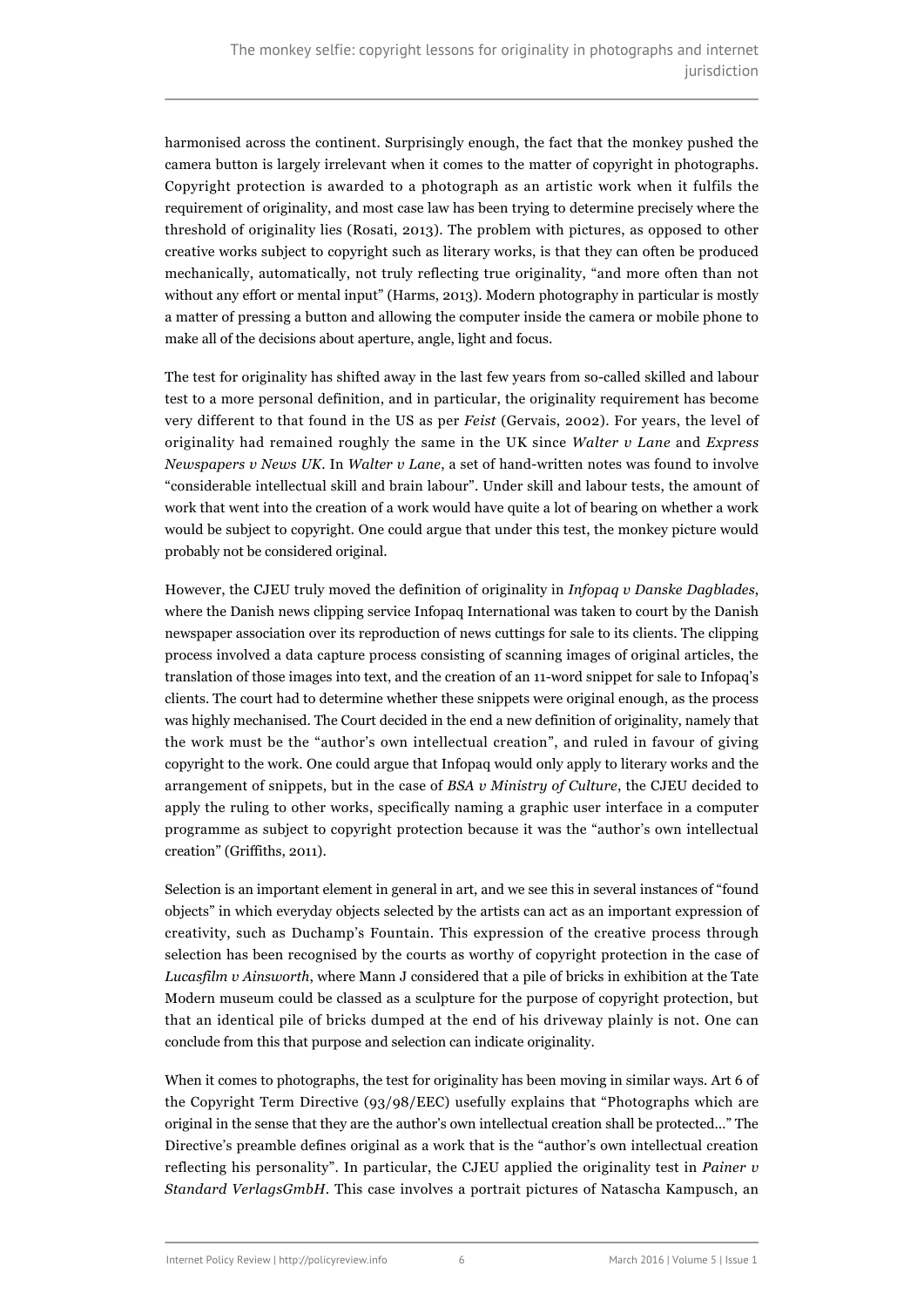Austrian woman famous for having been abducted and held captive for eight years in a cellar. Professional photographer Eva-Maria Painer had taken pictures before the kidnapping, which were used by law enforcement to search for the missing girl. After Kampusch escaped, Painer's pictures were used by the Austrian media, as it was the only public portrait of Kampusch; this was done without Painer's permission, and even without attribution. Painer sued for copyright infringement, and the case made it all the way to the CJEU on the question of whether a simple portrait could have copyright protection. The Court restated the test in *Infopaq*, but it added a useful set of rules, saying that copyright in a photograph subsists if "the author was able to express his creative abilities in the production of the work by making free and creative choices". They commented that the following are indicative of a creative choice:

"In the preparation phase, the photographer can choose the background, the subject's pose and the lighting. When taking a portrait photograph, he can choose the framing, the angle of view and the atmosphere created. Finally, when selecting the snapshot, the photographer may choose from a variety of developing techniques the one he wishes to adopt or, where appropriate, use computer software."

UK courts have also had some input with regards to the originality in photographs. While the arrangement of pictures into a collage was not considered to be enough to warrant copyright protection in *Creation Records v News Group*, other cases have served to establish that input from the photographer can be enough to warrant copyright protection. In the case of *Temple Island Collections v New English Teas*, which involved an iconic mostly black and white image of the UK Parliament and Big Ben with a bright red bus travelling across Westminster Bridge. The claimant owned the photograph, which was used in London souvenirs, and the defendant is a tea company that created a similar picture for a publicity campaign. The judge had to determine whether the picture had copyright, and he concluded that when it comes to photography the composition is important, namely the angle of shot, the field of view, and the bringing together of different elements at the right place and the right time are enough to prove "skill and labour/intellectual creation", and therefore should have copyright.

## **DOES THE MONKEY SELFIE HAVE COPYRIGHT?**

Given all of the elements discussed above, it would appear evident that at the very least there is a strong case to be made in favour of the picture having copyright regardless of who pressed the button.

What is important for the legal analysis is the sequence of events. In most of the interviews and re-telling of the story, Slater has maintained that he placed the camera on a tripod in order to get the monkeys to interact with it, as just leaving the camera lying around had prompted them to take it away. In the [original account of the incident,](http://www.dailymail.co.uk/news/article-2011051/Black-macaque-takes-self-portrait-Monkey-borrows-photographers-camera.html) what happened was not only an isolated act of a monkey taking a picture, it took hundreds. David Slater told the newspapers: 'He must have taken hundreds of pictures by the time I got my camera back, but not very many were in focus. He obviously hadn't worked that out yet.'

So there is an element of arrangement of the equipment that is consistent with the requirements imposed in both *Temple Island Collections* and *Painer*. The choosing of angle, the selection of focus, and placing the camera in a tripod all lead us to think that there was a deliberate effort to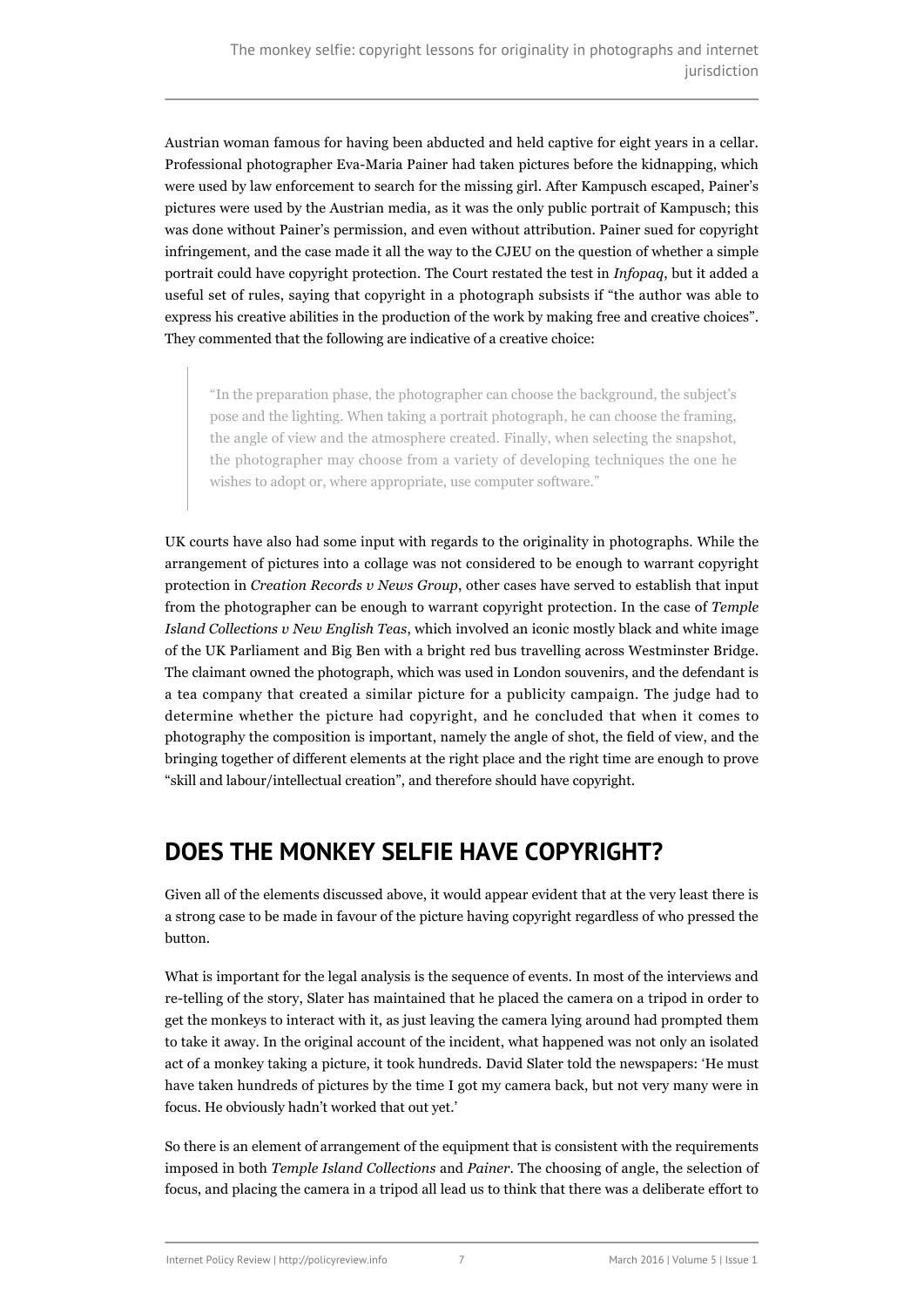try to get a picture that reflects the personality of the author. In *Painer* in particular, CJEU ruled that copyright subsists in a photograph if it is the intellectual creation of the author, reflecting his personality, and expressing her free and creative choices in the production of the photograph. This can be expressed in manner of creative choices, such as the lighting, background, pose, framing, angle and atmosphere (Logue, 2014). Similarly, the use of computer software to develop the pictures can also provide evidence of originality. While the monkey pressed the button, everything else was performed by Slater, including placing the camera on a tripod, which indicates a choice of angle and background.

But perhaps more important is what happens after. If there were hundreds of pictures, then it was up to Slater to make a selection of the ones that were worthy of publication, and *Infopaq* is clear that a selection process can determine the presence of originality, as the CJEU gave a lot of importance to the intellectual act of selection and arrangement of text snippets. Talking about word selection, the court said:

"Regarding the elements of such works covered by the protection, it should be observed that they consist of words which, considered in isolation, are not as such an intellectual creation of the author who employs them. It is only through the choice, sequence and combination of those words that the author may express his creativity in an original manner and achieve a result which is an intellectual creation."

So there was an intellectual exercise in the selection of the hundreds of pictures, enough in my mind to meet the requirement in the law of an intellectual creation "reflecting his personality". This is evidenced by the [existence](http://www.telegraph.co.uk/news/picturegalleries/earth/11021255/David-Slaters-monkey-selfie-photoshoot-the-unseen-pictures.html?frame=3000650) of several [blurred pictures](http://www.catersnews.com/uploadedimages/040720114252645060.jpg) that prove a selection process behind the iconic selfie.

There is another element that favours the pro-copyright argument. UK copyright law is unique (Stokes, 2014; Lai, 1999) in containing a provision for copyright created by non-humans. While the law is silent with regards to simian copyright, it has an area that we could use as an analogy, computer-generated works. Section 9(3) of the Computer, Designs and Patents Act (CDPA) states that the author of a literary, dramatic, musical or artistic work which is computergenerated "shall be taken to be the person by whom the arrangements necessary for the creation of the work". The law therefore is more than willing to accept that a non-human entity can generate a work subject to copyright protection as long as the author of the process that led to the creation of the work can be identified. Moreover, because modern photography relies heavily on the computer settings within the camera, this provision could apply to a large amount of photography in general. Paul Harris (Harris, 2014) explains:

"Being a digital camera, the image created when the button is pushed is actually computer-generated. No longer is a roll of film required, carefully shielded from the light so as not to expose it. It all depends on that all-pervading microchip. In that sub-section, the author is taken to be the person who makes the arrangements for the creation of the work. [… A] digital camera creates a computer-generated work (the image in front of it), and the author is, in most cases, the person who switches the camera on (i.e. makes the arrangements for), and the computer-generated image is created by the pressing of the shutter button."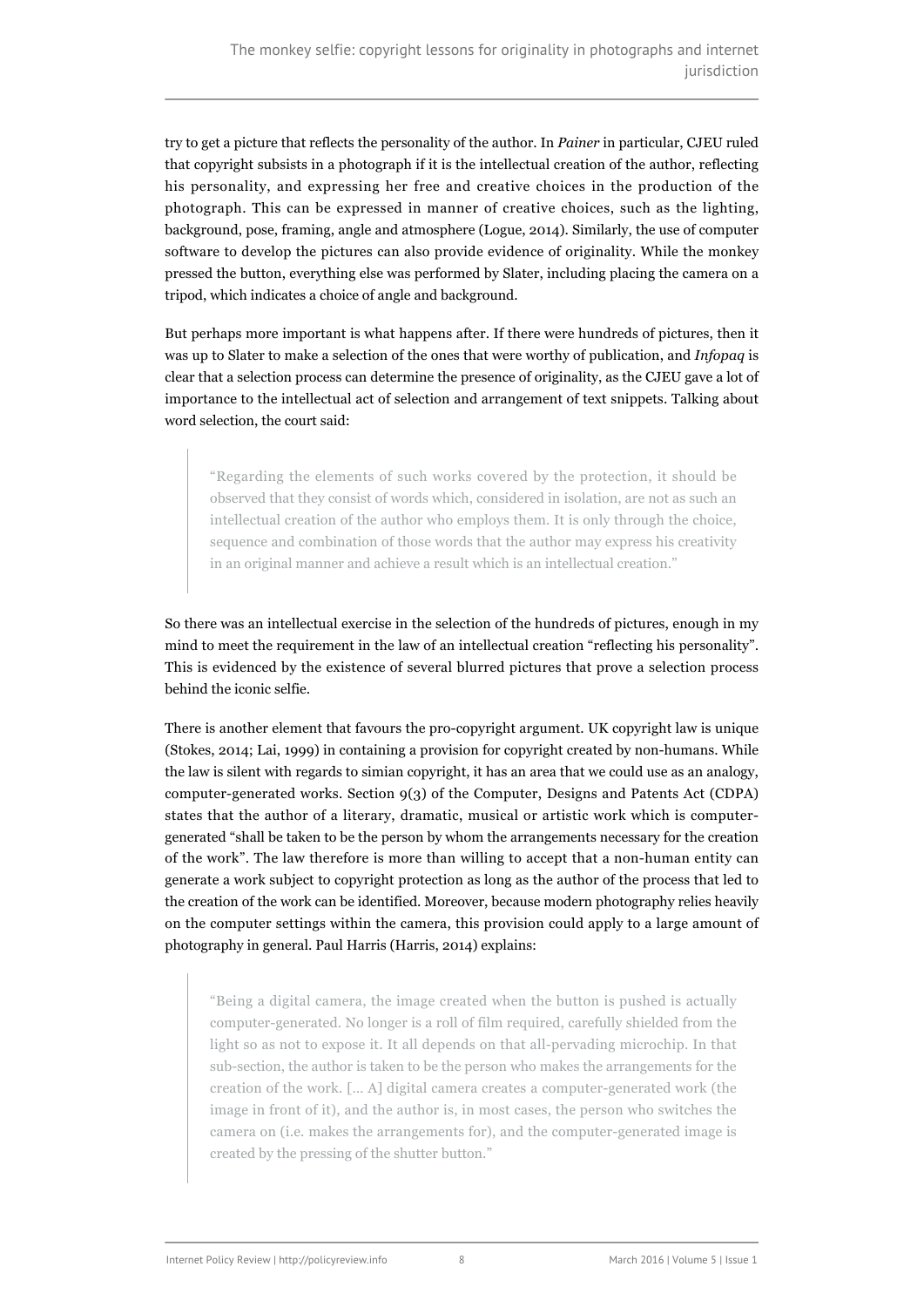Any way you look at it, European law is more willing to warrant copyright protection to a creator that exercises a series of creative choices that reflect their personality, so the mechanical process of pressing the button is less important. This is also a common sense approach: we universally recognise that the mechanical act of taking a picture itself is not what creates the subsistence of copyright, what matters is what happens before and after. Similarly, the use of mechanical triggers and/or automated delays does not invalidate copyright and throws the item into the public domain.

For the sake of completeness, this analysis largely ignores the Indonesian law element for various reasons, namely because none of the parties involved seem to be interested in dealing with that jurisdiction. This is a practical matter, when on holiday abroad, you would not expect to have to travel to the country where you took the pictures in case of copyright infringement. The Berne Convention gives us enough indication that we can continue to safely ignore the Indonesian element. However, it may be interesting to point out that Art 1 of the [Indonesian](http://www.wipo.int/wipolex/en/text.jsp?file_id=174070) [copyright law](http://www.wipo.int/wipolex/en/text.jsp?file_id=174070) defines an author as a person whose work "is produced, based on the intellectual ability, imagination, dexterity, skill or expertise manifested in a distinctive form and is of a personal nature". This definition is very close to the European standard as identified in the case law, and it would be possible to argue strongly that Slater would also be the copyright owner in that jurisdiction.

## **CONCLUSION**

It is hoped that the analysis provided will help to dismantle some of the inaccuracies regarding the monkey selfie case, and will prompt some discussion about the jurisdictional complexities and the debates around originality and non-human authorship in future cases.

Based on the facts and the relevant rulings in the UK and Europe, there is a very strong argument to be made for the subsistence of copyright in the monkey selfie picture; David Slater can safely make the claim that he owns the copyright in the picture in the UK. The fact that Mr Slater followed the troupe of monkeys and patiently gained their trust allowed him to stage the scene that would favour placing a camera and setting it up in a manner that would attract a monkey and make it snap a picture. The subsequent selection process and the development of the image can also indicate the presence of copyright in the picture.

But beyond the mere interest from a copyright law perspective, the monkey selfie case is of importance to internet policy issues as a whole because it serves to highlight the prevalence of American-centric legal interpretation of online conflicts. While most newspaper articles that depicted the monkey initially were clear that the picture had been taken in Indonesia, and that David Slater is British, a large part of the legal analysis tended to ignore this and applied US jurisdiction immediately. This is something that tends to be replicated in other instances where there is no reason to make a legal analysis based on American standards. And even when commenting about European developments, it is not uncommon to read analysis that concentrates on describing the issues through an American lens, as if US legal principles applied everywhere. This can be seen in discussion about recent data protection rulings by the CJEU, such as *Google Spain v AEPD*, or the Schrems v DPC decision, where commentators emphasise the freedom of speech elements, ignoring the rich tradition of privacy protection in Europe.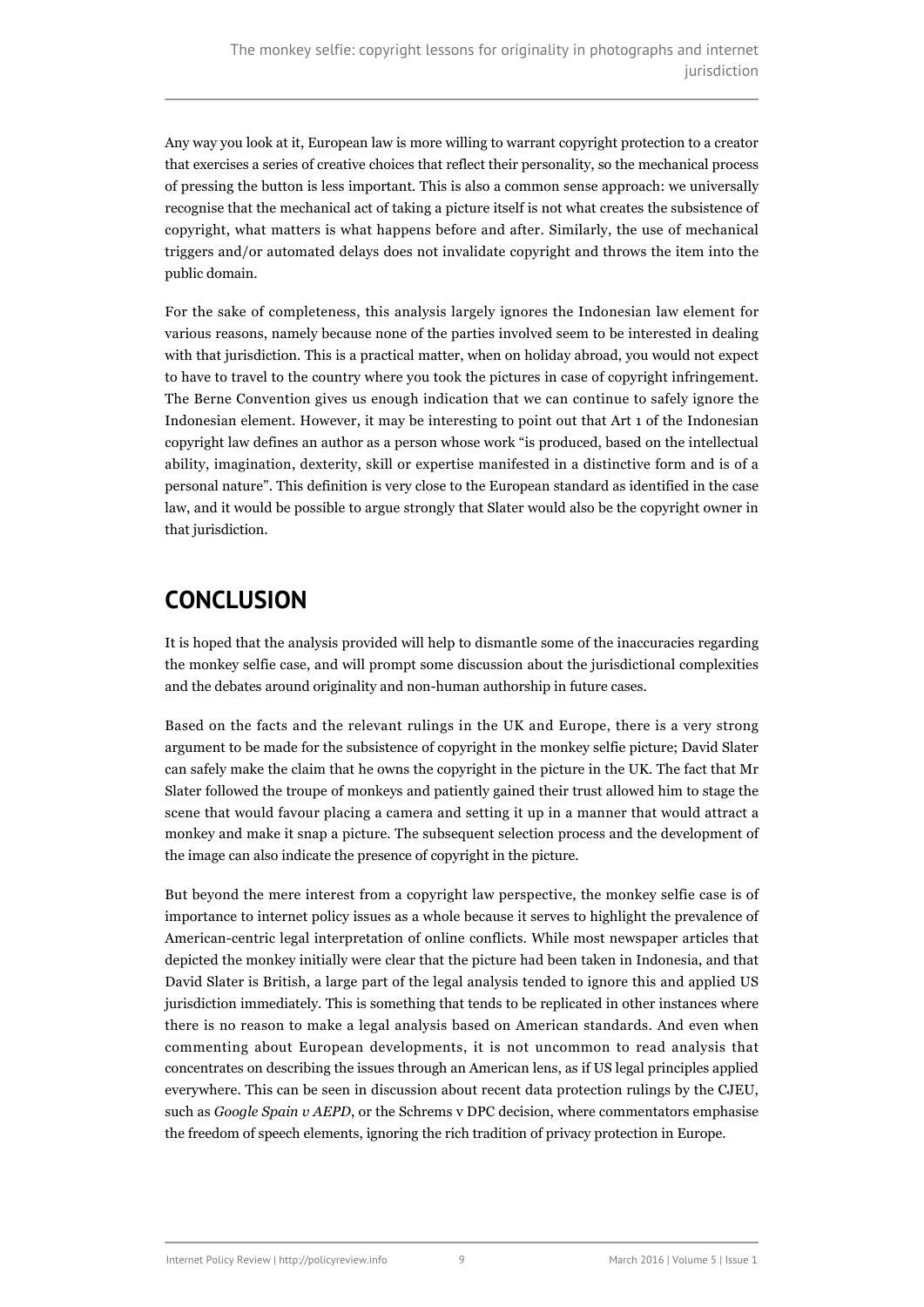#### **REFERENCES**

Berne Convention for the Protection of Literary and Artistic Works.

Bridy, A. (2012). Coding Creativity: Copyright and the Artificially Intelligent Author. *Stanford Technology Law Review*, 5, 1-28.

Council Directive 93/98/EEC of 29 October 1993 harmonizing the term of protection of copyright and certain related rights.

Gervais, D. (2002). Feist Goes Global: A Comparative Analysis of the Notion of Originality in Copyright Law. *Journal of the Copyright Society of the USA*. 49, 949.

Goldstein, P. (2001). *International copyright: principles, law, and practice*. Oxford University Press.

Griffiths, J. (2011). Infopaq, BSA and the 'Europeanisation' of United Kingdom Copyright Law. *Media & Arts Law Review, 16*.

Griffiths, J. (2013). Constitutionalising or harmonising? The Court of Justice, the right to property and European copyright law. *European Law Review, 38, 65-78*.

Harms, L. (2013). "Originality" and "reproduction" in copyright law with special reference to photographs. *Potchefstroomse Elektroniese Regsblad* 16(5) 1-28.

Harris, P. (2014) Cheeky Monkey. *Pillsbury Law Newsletter*,<http://bit.ly/1NNTJRR>.

Karapapa, S. (2012). *Digital private copying: The scope of user freedom in EU digital copyright*. New York: Routledge.

Kohl, U. (2007). *Jurisdiction and the Internet: a study of regulatory competence over online activity*. Cambridge: Cambridge University Press.

Lai, S. (1999). Substantive issues of copyright protection in a networked environment. *Information & Communications Technology Law* 8(2), 127-139.

Logue, F. (2014). Monkey see, Monkey do. *Gazette of the Law Society Ireland* 108(8), 27-29.

Masnick, M. (July 3, 2011). Monkeys Don't Do Fair Use; News Agency Tells Techdirt to Remove Photos. *Techdirt*, [http://bit.ly/1IJfx0G.](http://bit.ly/1IJfx0G)

Morgan, C. (2015). On the digitisation of knowledge: copyright in the light of Technische Universitat Darmstadt v Eugen Ulmer KG. *European Intellectual Property Review*, 37(2), 107- 111.

Newell, B. C. (2010). Independent Creation and Originality in the Age of Imitated Reality: A Comparative Analysis of Copyright and Database Protection for Digital Models of Real People. *Brigham Young University International Law & Management Review*, 6, 93.

Rahmatian, A. (2012). Temple Island Collections v New English Teas: an incorrect decision based on the right law? *European Intellectual Property Review, 34*(11), 796-799.

Rhee, C. (1998). Urantia Foundation v. Maaherra. *Berkeley Technology Law Journal,* 13, 69.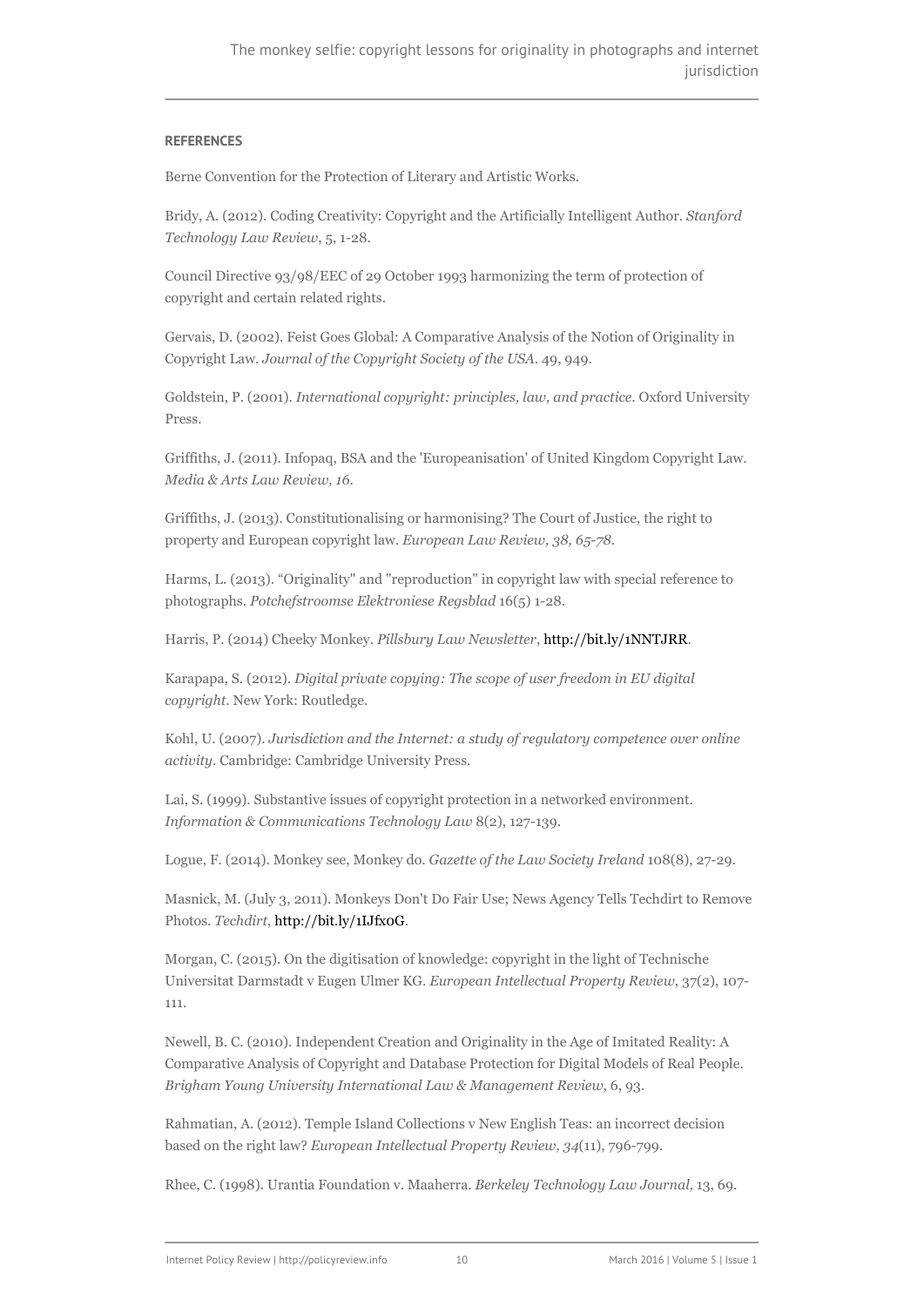Rosati, E. (2010). Originality in a Work, or a Work of Originality: The effects of the Infopaq decision. *Journal of the Copyright Society of the USA*. 58, 795.

Rosati, E. (2013). *Originality in EU copyright: full harmonization through case law*. Cheltenham, UK: Edward Elgar.

Schlackman, S. (2013). The Telegraph is Wrong about the Monkey Selfie. *Art Law Journal*, <http://bit.ly/1TJzpBe>.

Spang-Hanssen, H. (2004). *Cyberspace and International Law on Jurisdiction: Possibilities of Dividing Cyberspace into Jurisdictions with Help of Filters and Firewall Software*. Copenhagen: Djof Publishing.

Stokes, S. (2014). *Digital copyright: law and practice*. Bloomsbury Publishing.

Trammell, A. M., & Bambauer, D. E. (2014). Personal Jurisdiction and the Interwebs. *Cornell Law Review*, 100, 1129.

United States Copyright Office (2014). *Compendium of US Copyright Office Practices*. 3rd Edition, § 313.2,<http://1.usa.gov/1TJzkxw> (PDF).

Van Eechoud, M. M. M. (2003). *Choice of law in copyright and related rights: alternatives to the Lex Protectionis*. The Hague: Kluwer Law International.

Xanthoulis, N., & Georgiades, A. (2014). Football Dataco and Others v. Yahoo! UK Ltd and Others (C-604/10)-Case Summary and Analysis. *Landmark IP Decisions of the Court of Justice of the EU*, Larcier, Brussels.

#### **LIST OF CASES**

Baltimore Orioles, Inc. v. Major League Baseball Players Association, 805 F.2d 663 (7th Cir. 1986).

Case C-393/09 Bezpečnostní softwarová asociace – Svaz softwarové ochrany (BSA) v Ministry of Culture of the Czech Republic [2010] ECR I-13971.

Case C $\Box$ 145/10 Eva-Maria Painer v Standard Verlags GmbH & Others [2013] (CJEU, 7 March 2013).

Case C-131/12 Google Spain SL, Google Inc. v Agencia Española de Protección de Datos (es), Mario Costeja González [2014] (CJEU, 13 May 2014).

Case  $\text{Cl}_5$ /08 Infopaq International A/S v Danske Dagblades Forening [2009] ECR I-06569.

Case C-362/14 Maximillian Schrems v Data Protection Commissioner [2015] (CJEU 6 October 2015).

Case C‑441/13 Pez Hejduk v EnergieAgentur.NRW GmbH [2013] (CJEU 22 January 2015).

Case  $C\square$ 170/12 Peter Pinckney v KDG Mediatech AG [2013] (CJEU 3 October 2013).

Creation Records Ltd. and Others v News Group Newspapers Ltd [1997] EMLR 444.

Express Newspapers v News (UK) [1990] 1 WLR 1320.